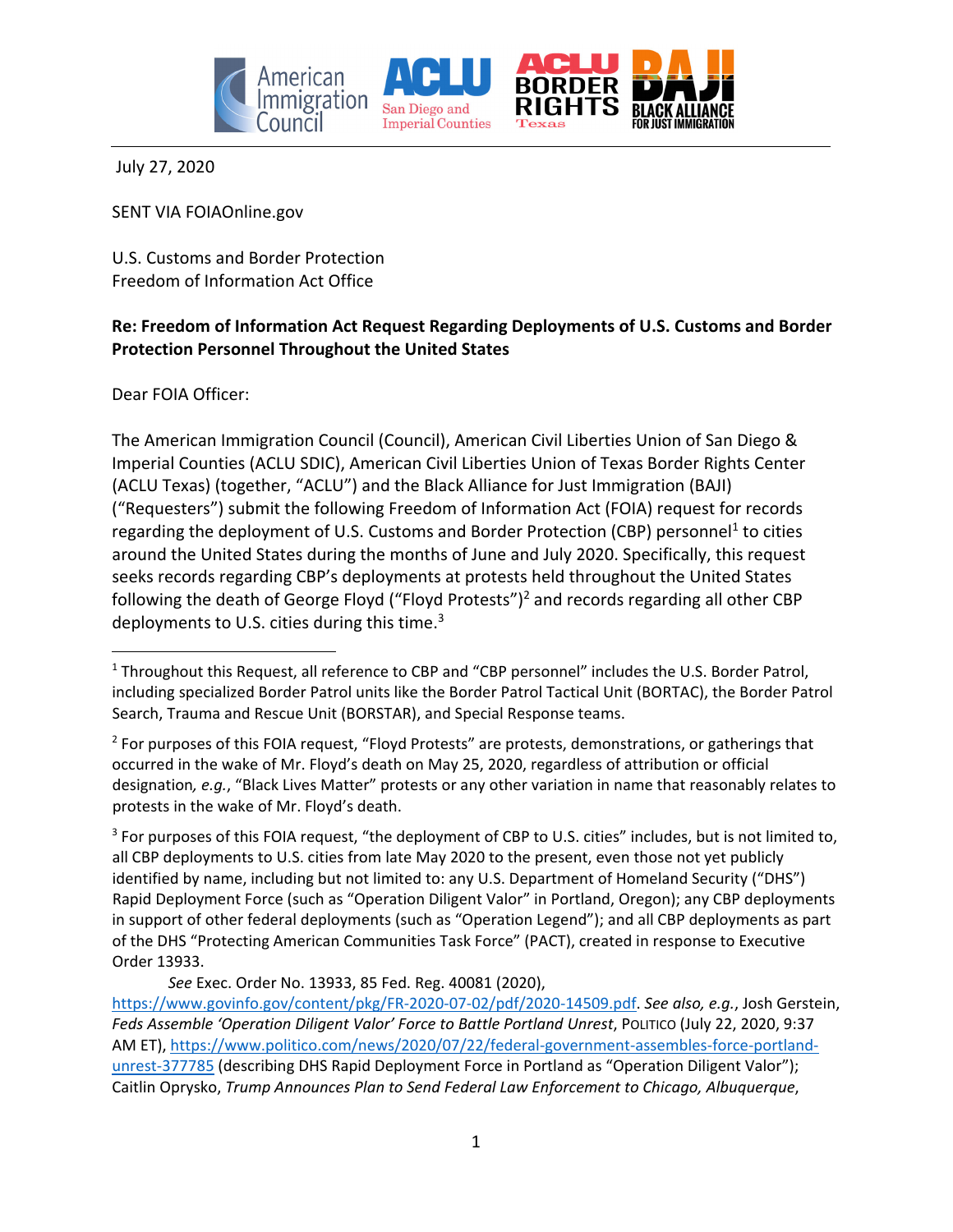In accordance with 5 U.S.C.  $\S$  552(a)(6)(A)(i), we expect a response to this request within 20 working days, unless otherwise permitted by statute.

## **I. REQUEST FOR INFORMATION**

*Records Regarding the Deployment of CBP to U.S. Cities*

For the period beginning May 25, 2020 to the present, all records<sup>4</sup> mentioning, referring, or relating to:

- 1) Requests, communications, and/or correspondence received by DHS, or CBP directly, regarding the deployment of CBP personnel to U.S. cities—whether at Floyd Protests, as part of the Protecting American Communities Task Force, or in any other capacity, anywhere in the United States;
- 2) Requests, communications and/or correspondence received by DHS or CBP for deployment of CBP aerial assets (including drones and helicopters) to U.S. cities, whether at Floyd Protests, as part of the Protecting American Communities Task Force, or in any other capacity, anywhere in the United States;
- 3) Final versions of policies, protocols and/or instructions outlining the procedures and criteria to which entities must adhere in order to request law enforcement assistance from CBP personnel, including the process for CBP's assessment and approval of such requests;
- 4) Final versions of directives, communications and/or other instructions authorizing the deployment of CBP personnel to U.S. cities, whether at Floyd Protests, as part of the

POLITICO (July 22, 2020, 6:28 PM PT), https://www.politico.com/news/2020/07/22/trump‐law‐ enforcement-chicago-albuquerque-378692 (describing deployments to additional U.S. cities under rubric of "Operation Legend"); Gregory Pratt, et al., *Trump Expected to Send New Federal Force to Chicago This Week to Battle Violence, but Plan's Full Scope Is a Question Mark*, CHICAGO TRIBUNE (July 20, 2020), https://www.chicagotribune.com/news/criminal-justice/ct-chicago-police-dhs-deployment-20200720‐dftu5ychwbcxtg4ltarh5qnwma‐story.html; Sergio Olmos, et al., *Federal Officers Deployed in Portland Didn't Have Proper Training, D.H.S. Memo Said*, N.Y. TIMES (July 18, 2020), https://www.nytimes.com/2020/07/18/us/portland‐protests.html; Ken Klippenstein, *The Border Patrol Was Responsible for An Arrest in Portland*, THE NATION (July 17, 2020), https://www.thenation.com/article/society/border-patrol-portland-arrest/.

<sup>4</sup> For purposes of the present FOIA request, where not otherwise specified, the term "records" includes but is not limited to any and all communications, correspondence, directives, documents, data, videotapes, audiotapes, e‐mails, faxes, files, guidance, guidelines, standards, evaluations, instructions, analyses, memoranda, agreements, notes, orders, policies, procedures, protocols, reports, spreadsheets, charts, rules, manuals, technical specifications, training materials, and studies, including records kept in written form, or electronic format on computers and/or other electronic storage devices, electronic communications and/or videotapes, as well as any reproductions thereof that differ in any way from any other reproduction, such as copies containing marginal notations.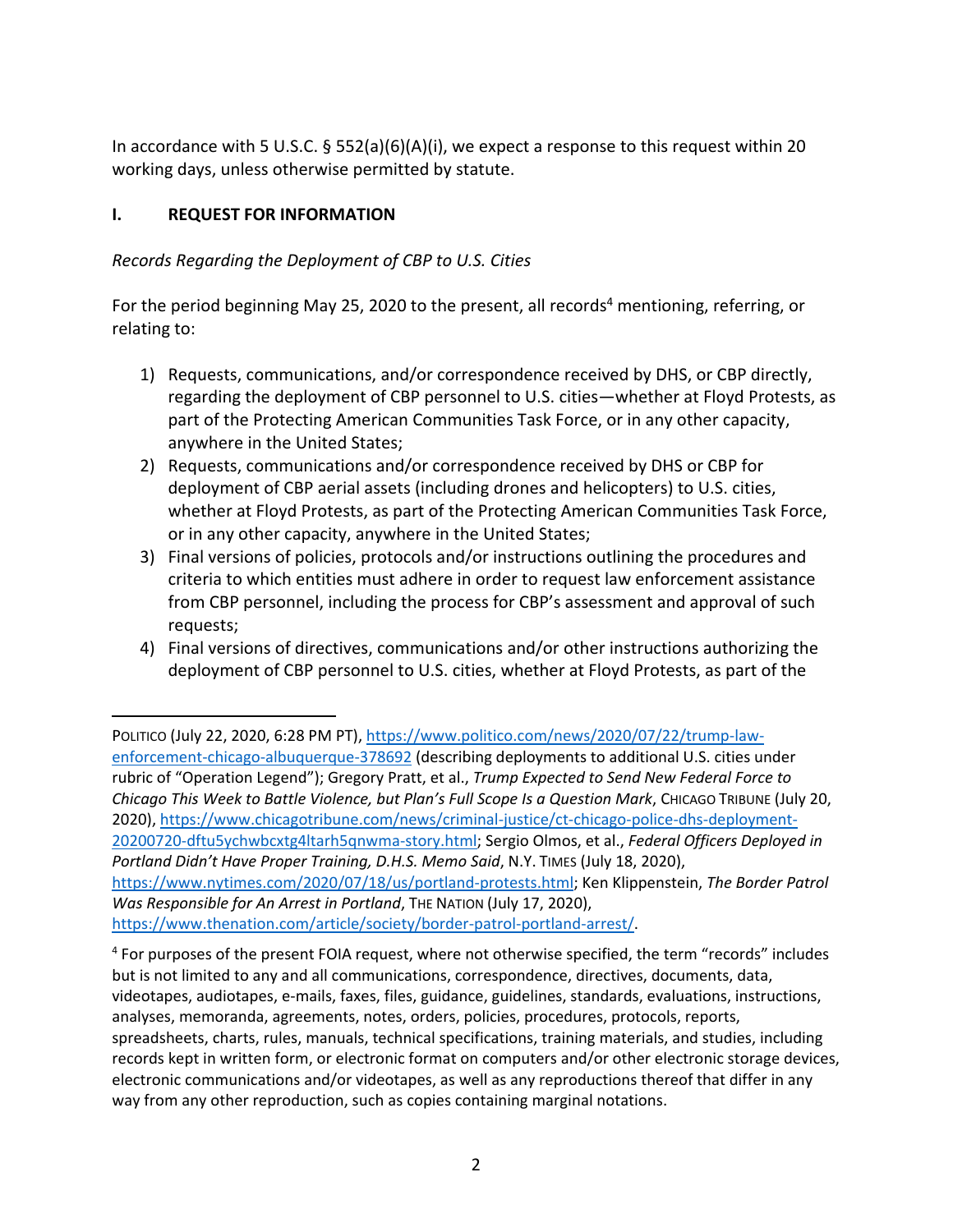Protecting American Communities Task Force, or in any other capacity, regardless of originating agency;

- 5) Final versions of directives, communications and/or other instructions regarding CBP's expected role and conduct during the deployment of CBP personnel to U.S. cities, whether at Floyd Protests, as part of the Protecting American Communities Task Force, or in any other capacity;
- 6) Final versions of documents summarizing, referring to, and/or stating the legal authority or authorities pursuant to which the deployment of CBP personnel to U.S. cities has occurred, whether at Floyd Protests, as part of the Protecting American Communities Task Force, or in any other capacity;
- 7) Final versions of all policies governing the use of, and/or documents stating the legal authority or authorities for, any surveillance (including but not limited to aerial surveillance) by CBP in U.S. cities, whether at Floyd Protests, as part of the Protecting American Communities Task Force, or in any other capacity;
- 8) All communications—including emails, cell phone texts and images—sent or received by CBP personnel from May 25, 2020 to the present, mentioning, referring, or relating to the deployment of CBP to U.S. cities, whether at Floyd Protests, as part of the Protecting American Communities Task Force, or in any other capacity;

# *Data Regarding the Deployment of CBP to U.S. Cities*

- 9) The total number of CBP personnel, per Field Office and/or Sector, deployed to U.S. cities, whether at Floyd Protests, as part of the Protecting American Communities Task Force, or in any other capacity; and
- 10) During the deployment of CBP to U.S. cities—whether at Floyd Protests, as part of the Protecting American Communities Task Force, or in any other capacity—the total number of individuals, by city and state:
	- i. Apprehended by CBP (and the statutory basis for apprehension);
	- ii. Detained by CBP (and the statutory basis for detention);
	- iii. Arrested by CBP (and the statutory basis for arrest);
	- iv. Whether the individual was a U.S. citizen or a foreign national (including immigration status, where applicable);
	- v. For foreign nationals, whether CBP initiated removal proceedings (and the alleged statutory basis/bases for removability); and
	- vi. For foreign nationals, whether CBP removed the individual from the United States or referred the person to ICE for removal (and the alleged statutory basis/bases for removal).

# **II. FEE WAIVER REQUEST**

Requesters seek a fee waiver because the information they seek is "likely to contribute significantly to public understanding of the operations or activities of the government and is not primarily in the commercial interest of the [requesters]…." 5 U.S.C. § 552(a)(4)(A)(iii).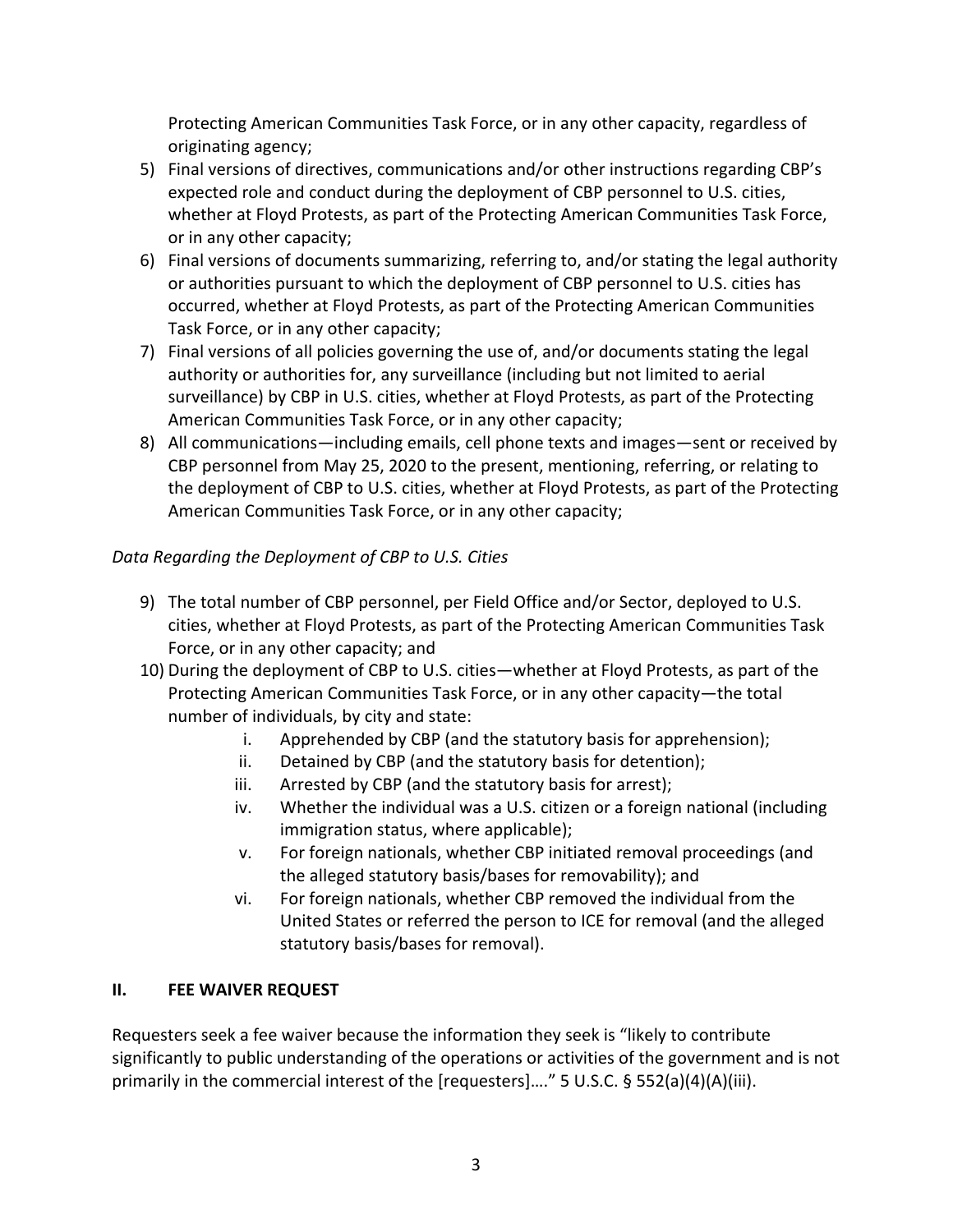As outlined below, Requesters seek to shed public light on the deployment of CBP to U.S. cities—in response to Floyd Protests, pursuant to the Protecting American Communities Task Force, or in any other capacity. Requesters are non-profit organizations without a commercial interest in the release of this information and intend to make the information received in response to this request available to the public at no charge. Further, Requesters have a demonstrated track record of disseminating information obtained via FOIA requests to the public and collectively reach a wide audience, which includes varied segments of the U.S. public.

# A. *Disclosure Will Contribute to Public Understanding of CBP Operations*

This FOIA request seeks information that will provide the public with critical insights into CBP's recent deployment to U.S. cities—during Floyd Protests, as part of the Protecting American Communities Task Force, in "Operation Diligent Valor," in "Operation Legend," or in any other capacity—since May 25, 2020.

Over the past two months, tens of thousands of individuals in cities throughout the United States have participated in protests following the killing of George Floyd by Minnesota Police Department officers. During these protests, many local law enforcement agencies deployed additional officers and increased their presence in communities throughout the United States.

Simultaneously, DHS deployed personnel—including CBP personnel—to monitor, surveil, and quell protestors.<sup>5</sup> Over the past two months, these deployments have included deployments under the rubric of the newly‐formed DHS Protecting American Communities Task Force, a DHS "Rapid Deployment Force," and operations in conjunction with the Department of Justice. $6$ DHS has also deployed CBP aerial assets—including airplanes, helicopters, and drones—to engage in aerial surveillance, capturing thousands of hours of video.<sup>7</sup>

<sup>5</sup> Tanvi Misra, *Immigration Agencies to Assist Law Enforcement Amid Unrest*, ROLL CALL (June 1, 2020), https://www.rollcall.com/2020/06/01/immigration-agencies-to-assist-law-enforcement-amid-unrest/.

<sup>6</sup> *See supra* note 3 and sources cited therein.

<sup>7</sup> *See, e.g.*, Steve Vladeck & Benjamin Wittes, *DHS Authorizes Domestic Surveillance to Protect Statues and Monuments*, LAWFARE (July 20, 2020), https://www.lawfareblog.com/dhs‐authorizes‐domestic‐ surveillance‐protect‐statues‐and‐monuments; Zolan Kanno‐Youngs, *U.S. Watched George Floyd Protests in 15 Cities Using Aerial Surveillance,* N.Y. TIMES (June 19, 2020),

https://www.nytimes.com/2020/06/19/us/politics/george-floyd-protests-surveillance.html; Jana Winter, *Leaked Document Reveals Details of Federal Law Enforcement Patrolling Washington Amid Protests,* YAHOONEWS (June 5, 2020), https://news.yahoo.com/exclusive‐leaked‐document‐reveals‐ details‐of‐federal‐law‐enforcement‐patrolling‐washington‐amid‐protests‐154138680.html; Geneva Sands, *Customs and Border Protection Drone Flew Over Minneapolis to Provide Live Video to Law Enforcement*, CNN (May 29, 2020), https://www.cnn.com/2020/05/29/politics/cbp‐drone‐ minneapolis/index.html.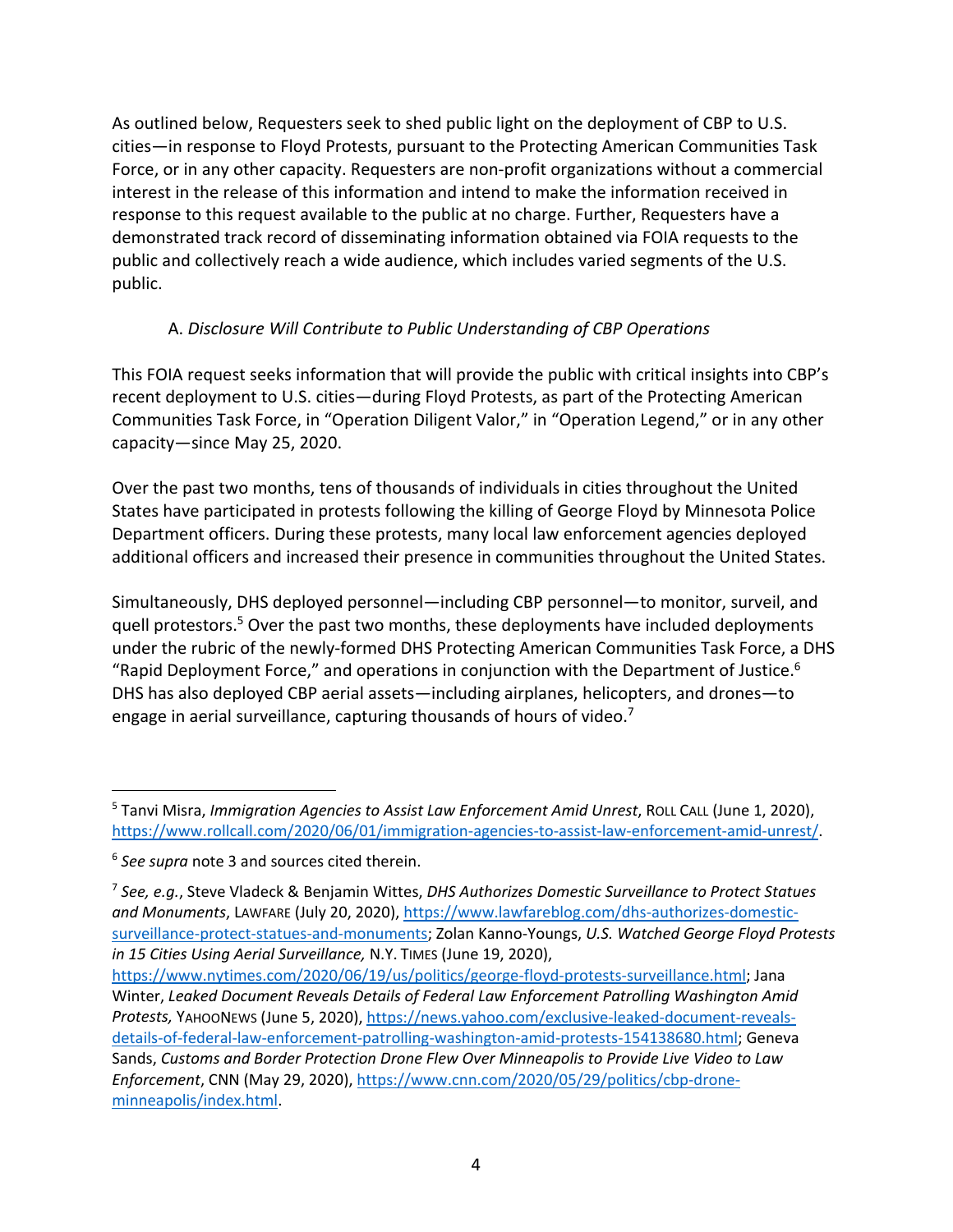Members of Congress and the American public have expressed deep and growing concerns about these deployments of DHS officials generally and CBP personnel in particular.<sup>8</sup> Given that CBP's core mandate is immigration‐related law enforcement at U.S. borders, the public has a right to know the scope of CBP's role in these deployments and understand the basis for CBP's purported authority to engage in more generalized policing throughout the interior of the country.

Further, given CBP's well‐documented history of civil and human rights abuses, which have gone largely unchecked, CBP's expanded domestic law enforcement role as a result of these deployments to U.S. cities throughout the country—whether at Floyd Protests, as part of the Protecting American Communities Task Force, or in any other capacity—merits further public scrutiny.<sup>9</sup> Legal and human rights organizations have for decades exposed and challenged misconduct by CBP personnel. This misconduct includes racial profiling, unjustified shootings and other use of excessive force, and unlawful arrests and deportations.<sup>10</sup> Journalists and nongovernmental organizations have reported that CBP personnel regularly physically and verbally abuse individuals in their custody.<sup>11</sup> In July 2019, media reports noted that thousands of CBP

https://www.harris.senate.gov/imo/media/doc/Harris%20Letter%20to%20CBP%20and%20ICE%20at%2 0Demonstrations%20FINAL.pdf; *see also, e.g.*, Ken Klippenstein, *The Federal Response to Protests Extends Far Beyond Portland*, THE NATION (July 23, 2020),

https://www.thenation.com/article/society/cbp‐deployment‐harris/; Steve Vladeck, *What the Heck Are Federal Law Enforcement Officials Doing in Portland?*, LAWFARE (July 17, 2020), https://www.lawfareblog.com/what‐heck‐are‐federal‐law‐enforcement‐officers‐doing‐portland.

<sup>9</sup> *See, e.g.*, Guillermo Cantor and Walter Ewing, STILL NO ACTION TAKEN: COMPLAINTS AGAINST BORDER PATROL AGENTS CONTINUE TO GO UNANSWERED, AMERICAN IMMIGRATION COUNCIL (Aug. 2017), http://bit.ly/Council\_StillNoActionTaken (examining records of alleged misconduct by Border Patrol employees).

<sup>10</sup> *See generally* https://holdcbpaccountable.org/abuses/; *see also, e.g.*, Josiah Heyman, Jeremy Slack & Daniel E. Martínez, WHY BORDER PATROL AGENTS AND CBP OFFICERS SHOULD NOT SERVE AS ASYLUM OFFICERS, CTR. FOR MIGRATION STUDIES (June 21, 2019), https://cmsny.org/publications/heyman‐slack‐martinez‐062119/; John Washington, *"Kick Ass, Ask Questions Later": A Border Patrol Whistleblower Speaks Out About Culture of Abuse Against Migrants*, The INTERCEPT (Sep. 20, 2018),

https://theintercept.com/2018/09/20/border‐patrol‐agent‐immigrant‐abuse/; Garrett M. Graff, *The Green Monster: How the Border Patrol Became America's Most Out‐of‐Control Law Enforcement Agency*, POLITICO (Nov./Dec. 2014), https://www.politico.com/magazine/story/2014/10/border-patrol-the-greenmonster‐112220.

<sup>8</sup> Letter from Speaker Nancy Pelosi to Donald Trump, June 4, 2020,

https://www.speaker.gov/sites/speaker.house.gov/files/06.04.2020.Letter%20to%20President%20Trum p\_2.pdf; Letter from Senator Kamala Harris to Mark A. Morgan, Acting Commissioner, U.S. CBP and Matthew Albence, Acting Director, U.S. ICE, June 5, 2020,

<sup>11</sup> *See, e.g.,* AMERICAN CIVIL LIBERTIES UNION OF SAN DIEGO & IMPERIAL COUNTIES, ET AL., ADMINISTRATIVE COMPLAINT RE: U.S. BORDER PATROL'S VERBAL ABUSE OF DETAINED INDIVIDUALS (July 2020), https://www.aclusandiego.org/wp‐content/uploads/2020/07/2020‐07‐07‐OIG‐Complaint‐4‐FINAL.pdf; Garrett M. Graff, *The Border Patrol Hits a Breaking Point*, POLITICO (July 15, 2019),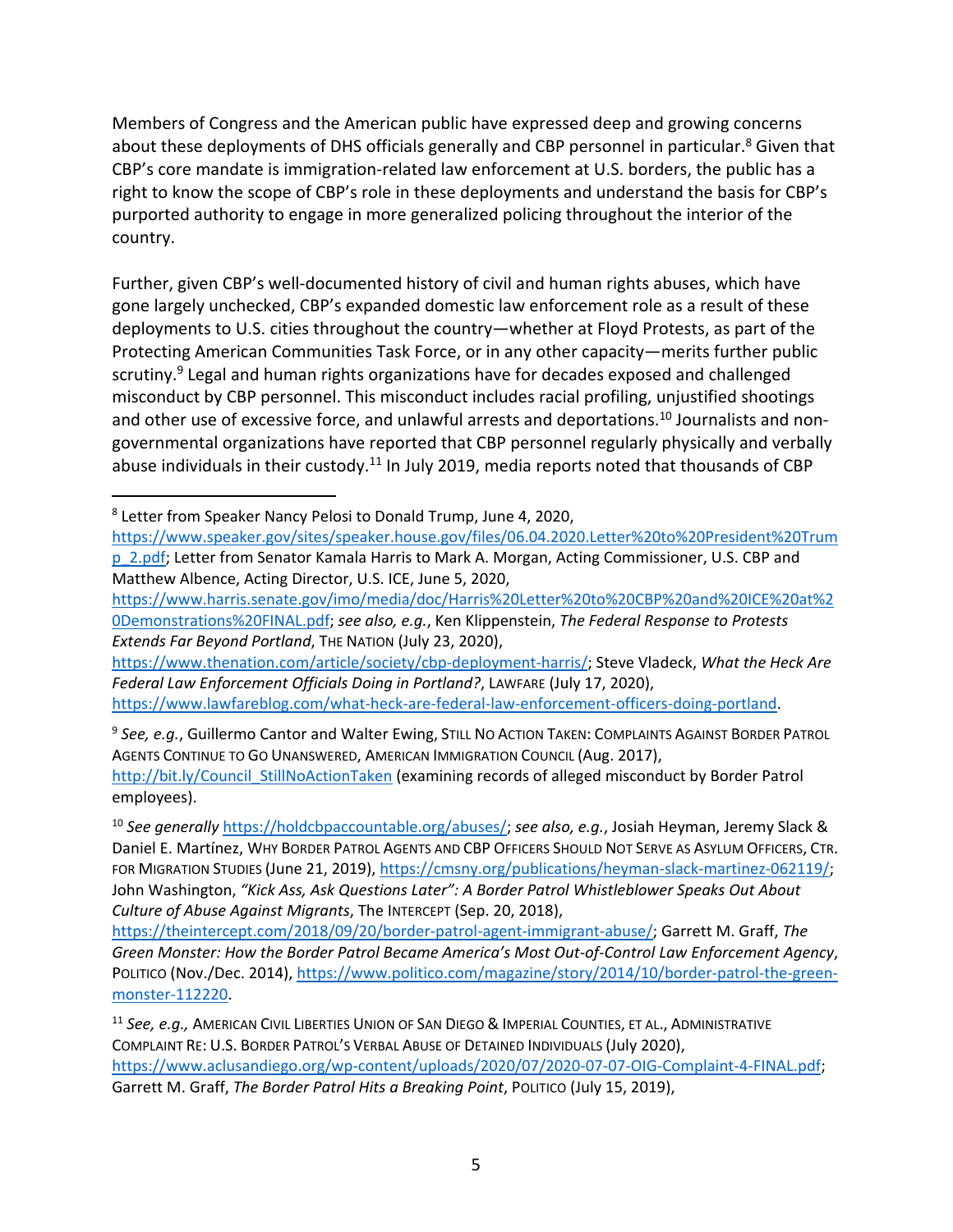personnel had joined a Facebook group in which they engaged in abusive, racist language about migrants and members of Congress—and then attempted to delete the posts.<sup>12</sup> This welldocumented history of racism and lack of transparency justifies public concern and underscores the urgent need for further information about the deployments of CBP personnel to U.S. cities around the country—whether at Floyd Protests, as part of the Protecting American Communities Task Force, or in any other capacity.

# B. *Disclosure of the Information Is Not in the Commercial Interest of the Requesters*

The Council is a not-for-profit organization and has no commercial interest in the present request. *See, e.g*., 6 C.F.R. § 5.11(k)(3)(i)‐(ii). The Council was established to increase public understanding of immigration law and policy, advocate for the fair and just administration of U.S. immigration laws, protect the legal rights of noncitizens and citizens, and educate the public about the enduring contributions of immigrants. Through research and analysis, the Council has become a leading resource for policymakers at the national, state, and local levels who seek to understand the power and potential of immigration and to develop policies that are based on facts rather than myths. The Council also seeks to hold the government accountable for unlawful conduct and restrictive interpretations of the law and for failing to ensure that the immigration laws are implemented and executed in a manner that comports with due process through the pursuit of transparency and impact litigation.

To further its mission, the Council regularly provides information to the public based on its FOIA requests.13 As with all other reports and information available on the Council's website, the

IMMIGRANT CHILDREN BY U.S. CUSTOMS AND BORDER PROTECTION, 10‐13 (May 2018),

https://www.politico.com/magazine/story/2019/07/15/border-patrol-trump-administration-227357; UNIV. OF CHICAGO LAW SCHOOL INT'L HUMAN RIGHTS CLINIC, ET AL., NEGLECT AND ABUSE OF UNACCOMPANIED

https://chicagounbound.uchicago.edu/cgi/viewcontent.cgi?article=1001&context=ihrc; AMERICAN IMMIGRATION COUNCIL, DEPORTATIONS IN THE DARK: LACK OF PROCESS AND INFORMATION IN THE REMOVAL OF MEXICAN MIGRANTS, 13‐16 (Sept. 2017),

https://www.americanimmigrationcouncil.org/sites/default/files/research/deportations in the dark.p df; AMERICAN IMMIGRATION COUNCIL, STILL NO ACTION TAKEN, *supra* at 9, at 8.

<sup>12</sup> A.C. Thompson, *Inside the Secret Border Patrol Facebook Group Where Agents Joke About Migrant Deaths and Post Sexist Memes*, PROPUBLICA( July 1, 2019), https://www.propublica.org/article/secret‐ border‐patrol‐facebook‐group‐agents‐joke‐about‐migrant‐deaths‐post‐sexist‐memes; Ryan Deveraux, *Border Patrol Agents Tried to Delete Racist and Obscene Facebook Posts. We Archived Them*, THE INTERCEPT (July 5, 2019), https://theintercept.com/2019/07/05/border‐patrol‐facebook‐group/.

<sup>13</sup> *See, e.g.*, Guillermo Cantor, Emily Ryo, and Reed Humphrey, AMERICAN IMMIGRATION COUNCIL, CHANGING PATTERNS OF INTERIOR IMMIGRATION ENFORCEMENT IN THE UNITED STATES, 2016 ‐2018 (July 1, 2019), https://americanimmigrationcouncil.org/research/interior-immigration-enforcement-united-states-2016‐2018; AMERICAN IMMIGRATION COUNCIL, STAYS OF REMOVAL RESPONSES FROM EOIR (May 2019), https://americanimmigrationcouncil.org/sites/default/files/foia\_documents/board\_of\_immigration\_app eals\_interpretation\_of\_stay\_of\_removal\_foia\_production.pdf; see *generally* AMERICAN IMMIGRATION COUNCIL, STILL NO ACTION TAKEN, *supra* at 9.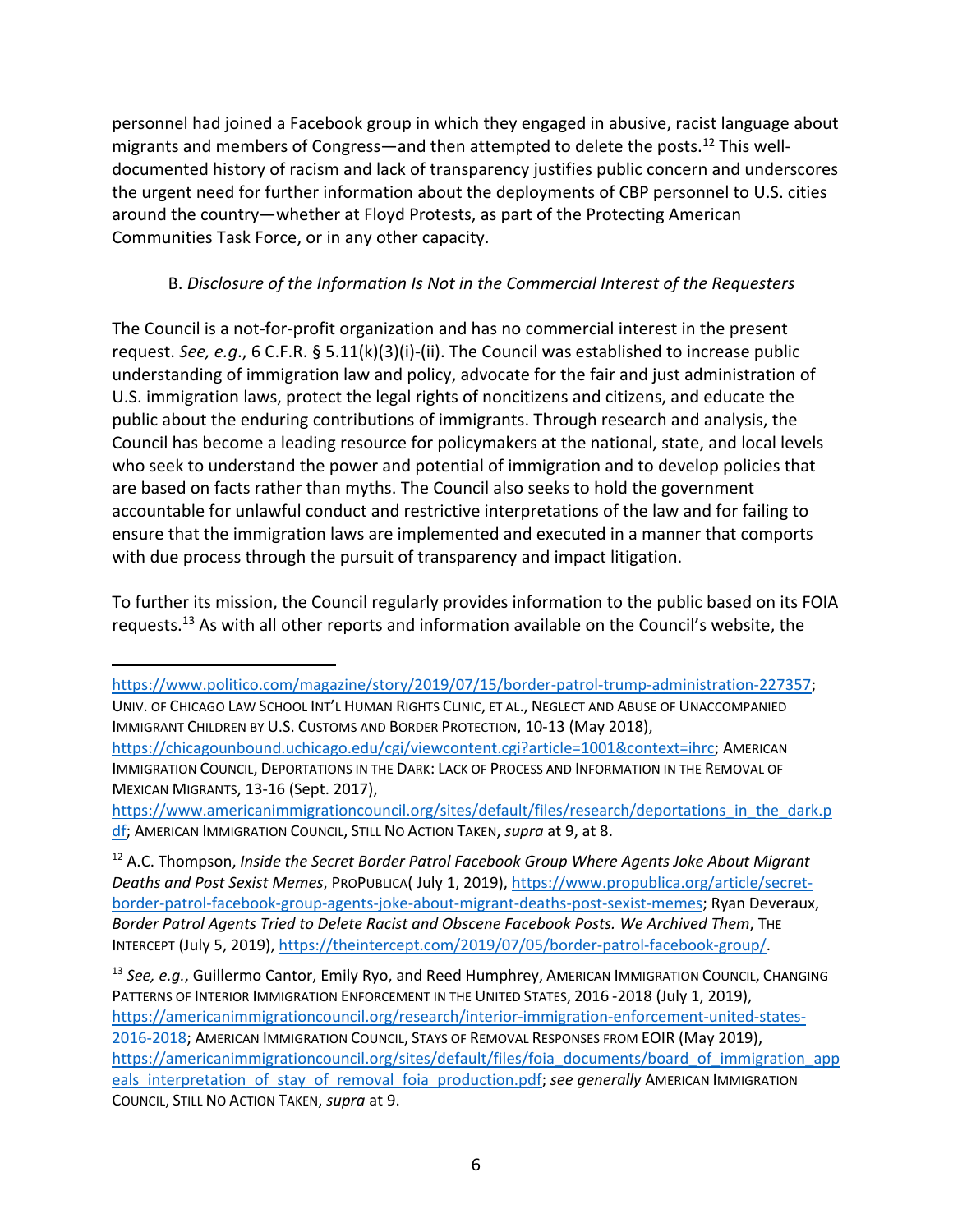information that the Council receives in response to this FOIA request will be available to immigration attorneys, noncitizens, policymakers, and other interested members of the public on its publicly accessible website free of charge. Between June 1, 2019 and the present, the Council has received more than 2.6 million pageviews from more than 1.6 million visitors.

The ACLU is "primarily engaged in disseminating information" within the meaning of the FOIA. 5 U.S.C. § 552(a)(6)(E)(v)(II). See also 6 C.F.R. § 5.5(e)(1)(ii). Obtaining information about government activity, analyzing that information, and widely publishing and disseminating that information to the press and public are critical and substantial components of the ACLU's work and are among its primary activities. *See ACLU v. U.S. Dep't of Justice*, 321 F. Supp. 2d 24, 29 n.5 (D.D.C. 2004) (finding non‐profit public interest group that "gathers information of potential interest to a segment of the public, uses its editorial skills to turn the raw material into a distinct work, and distributes that work to an audience" to be "primarily engaged in disseminating information").<sup>14</sup> The ACLU does this work alone and with our national partners and allies. The ACLU of Texas, which houses the Border Rights Center, regularly creates and disseminates works in the form of presentations, reports, articles, interviews, testimony, social media, and blog posts to educate the public about the activities of the United States government.15 The ACLU of Texas also regularly publishes books, "know your rights" materials, fact sheets, and educational brochures and pamphlets designed to educate the public about civil liberties issues and government policies that implicate civil rights and civil liberties.16 Likewise, the ACLU SDIC regularly issues press statements (and shares statements generated by the National ACLU and other California affiliates) and creates and shares talking points, memes, and fact sheets with community partners and the public at large. The ACLU SDIC also disseminates information via its various social media platforms.17 Most recently, the ACLU SDIC has published tens of thousands of pages of documents related to CBP's mistreatment of minors in agency custody, obtained via the FOIA. $^{18}$ 

 $14$  Courts have found that the ACLU as well as other organizations with similar missions that engage in information‐dissemination activities similar to the ACLU are "primarily engaged in disseminating information." *See, e.g.*, *Leadership Conference on Civil Rights v. Gonzales*, 404 F. Supp. 2d 246, 260 (D.D.C. 2005); *ACLU*, 321 F. Supp. 2d at 29 n.5; *Elec. Privacy Info. Ctr. v. U.S. Dep't of Defense*, 241 F. Supp. 2d 5, 11 (D.D.C. 2003).

<sup>15</sup> *See generally* Immigrant Rights, ACLU Tex., https://www.aclutx.org/en/issues/immigrants‐rights.

<sup>16</sup> *See generally* Know Your Rights, ACLU Tex., https://www.aclutx.org/en/know‐your‐rights/.

 $17$  The ACLU SDIC regularly emails its over 47,000 subscribers with updates and alerts about important civil liberties issues and sends news and information to its audience of 9,136 Twitter followers and 10,100 Facebook friends daily. In the month of June 2020, ACLU SDIC's Facebook posts received 78,797 views, and ACLU SDIC's tweets received 137,000 views.

<sup>18</sup> *See Government documents show Customs & Border Protection Officials Have Abused Migrant Children*, AMERICAN CIVIL LIBERTIES UNION OF SAN DIEGO & IMPERIAL COUNTIES,

https://www.aclusandiego.org/cbp‐child‐abuse‐foia/ (last visited July 24, 2020); UNIV. OF CHICAGO L. SCHOOL INT'L HUM. RIGHTS CLINIC, ACLU BORDER LITIGATION PROJECT & ACLU BORDER RIGHTS CENTER, NEGLECT AND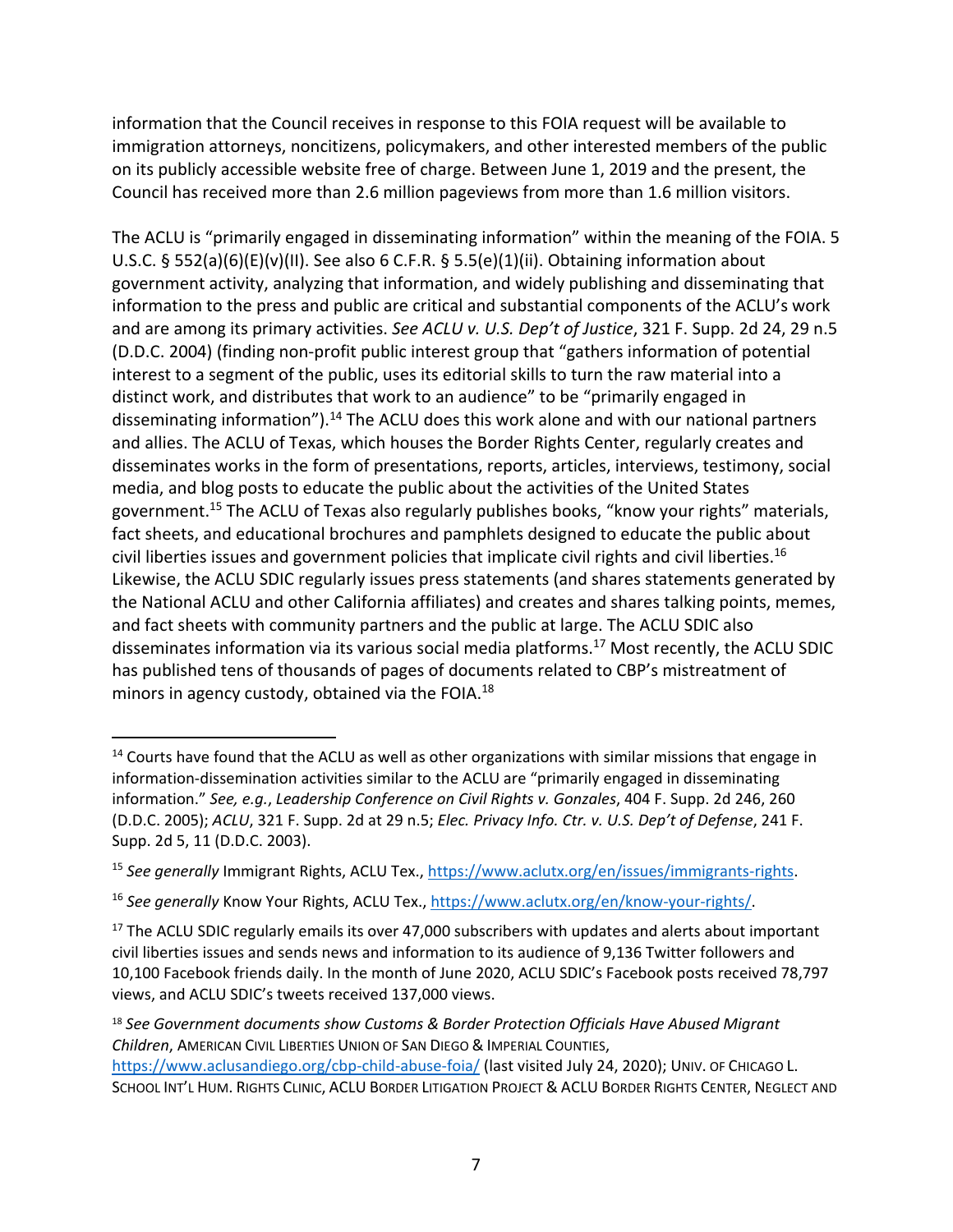BAJI is a not‐for‐profit organization and has no commercial interest in the present request. BAJI is a racial justice and migrant rights organization which engages in legal representation, advocacy, community organizing, education, and cross‐cultural alliance‐building in order to end the racism, criminalization, and economic disenfranchisement of African American and Black immigrant communities. BAJI was founded in Oakland, CA by veteran civil rights activists and clergy who were concerned about a wave of unjust immigration enforcement laws. BAJI subsequently expanded its mission to include advocacy on behalf of all Black immigrants and refugees, and today has offices and/or staff members in New York, NY; Los Angeles, CA; Oakland, CA; Atlanta, GA; Miami, FL; Washington, DC; Minneapolis, MN; and Houston, TX.

Like all Black people living in the United States, Black immigrants disproportionately experience racial discrimination in the form of criminalization, policing, detention, and deportation. The same relentless criminal legal system that targets Black people in America from arrest rates to sentencing, also affects Black immigrants and makes them more vulnerable to deportation as a result. BAJI works with local community groups to educate impacted communities in understanding their rights and responding to increased militarized police presence in their communities. To further its mission, BAJI creates and disseminates presentations, reports, articles, interviews, testimony, social media, and blog posts to educate the public about the activities of the United States government as it relates to Black immigrant communities. Obtaining information about government activity, analyzing that information, and disseminating that information to the press and public are critical components of BAJI's work.<sup>19</sup>

#### **III. EXEMPTIONS**

Please note that Requesters do not seek the names of individuals or other personally identifiable information. CBP should provide unique identifiers for individuals, if available. Otherwise, Requesters understand that the agency will redact any personally identifiable information.

If CBP withholds records based on its assessment that one or more statutory exemptions apply to any of the records requested, please describe in detail the nature of the records withheld and the specific exemption(s) or privilege(s) CBP contends permits the withholding. If any portion(s) of the requested records are determined to be exempt, please provide the non‐ exempt portions. 5 U.S.C. §552(a)(8)(A)(ii)(II).

#### **IV. FORMAT OF PRODUCTION**

ABUSE OF UNACCOMPANIED IMMIGRANT CHILDREN BY U.S. CUSTOMS AND BORDER PROTECTION, 16–27 (May 2018), https://www.aclusandiego.org/civil-rights-civil-liberties/.

<sup>19</sup> *See* BLACK ALLIANCE FOR JUST IMMIGRATION AND NEW YORK UNIVERSITY IMMIGRANT RIGHTS CLINIC, THE STATE OF BLACK IMMIGRANTS (January 2020), http://baji.org/wp‐content/uploads/2020/03/sobi‐fullreport‐ jan22.pdf.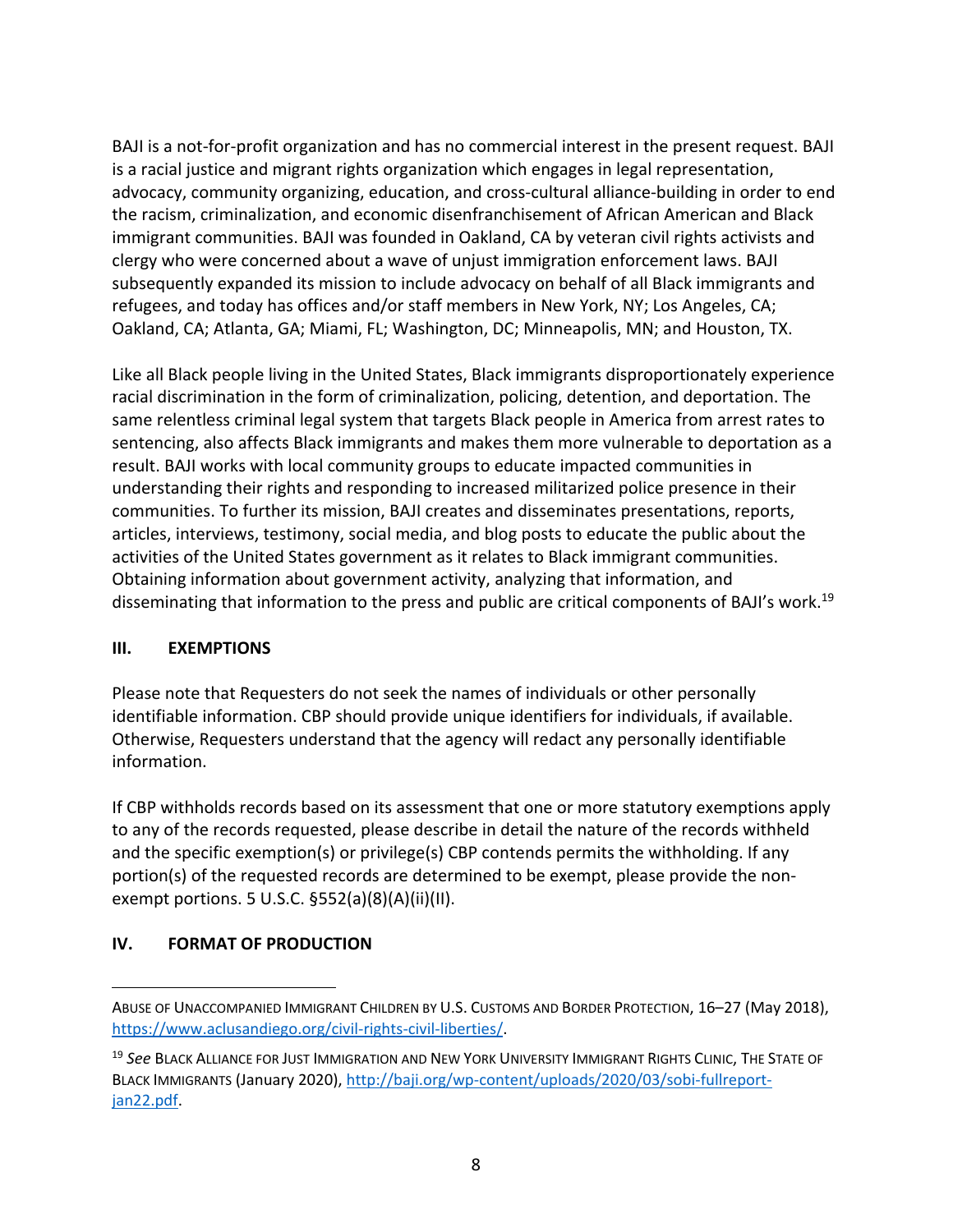Electronic versions in the native format of the requested documents are preferred. For documents which are not available in this format, please provide records electronically in a text‐ searchable, static-image format (PDF). Please also provide any data in a workable format, such as Microsoft Excel. If terms or codes are not in the form template and/or publicly defined, please provide a glossary or other descriptive records containing definitions of acronyms, numerical codes, or terms contained in data responsive to this request.

## **V. REQUEST TO EXPEDITE**

Requesters also ask that CBP expedite this request. Expedited treatment is warranted under the statute and governing regulations. *See* 5 U.S.C. § 552(a)(6)(E)(i); 6 C.F.R. § 5.5(e).

A request qualifies for expedited treatment if one of the following criteria are met:

"(i) Circumstances in which the lack of expedited processing could reasonably be expected to pose an imminent threat to the life or physical safety of an individual; (ii) An urgency to inform the public about an actual or alleged federal government activity, if made by a person who is primarily engaged in disseminating information; (iii) The loss of substantial due process rights; or (iv) A matter of widespread and exceptional media interest in which there exist possible questions about the government's integrity which affect public confidence."

6 C.F.R. § 5.5(e)(1)(i)‐(iv). A FOIA request need meet only one of the four criteria for expedited treatment. Here, the present request meets all prongs.

In the first instance, there is a clear urgency to inform the public regarding the deployment of CBP personnel to U.S. cities around the country—whether at Floyd Protests, as part of the Protecting American Communities Task Force, or in any other capacity. These unprecedented deployments have been marked by a total lack of transparency. Further, Requesters are organizations primarily engaged in the dissemination of information and intend to release the information they receive in response to this request to the public.<sup>20</sup> 6 C.F.R. § 5.5(e)(1)(ii).

The basis for the urgency to inform the public implicates two other criteria for granting expedited treatment to this request: the imminent threat to life or physical safety, as well as the loss of substantial due process rights. 6 C.F.R. § 5.5(e)(1)(i) and (iii). Public reporting has documented incidents of physical harm and potentially arbitrary arrests and detention that individuals have endured as a result of the deployment of CBP personnel to U.S. cities around the country. The lack of clarity behind CBP's legal authority to conduct these operations, and the lack of

<sup>20</sup> *See supra*, Section II(B).